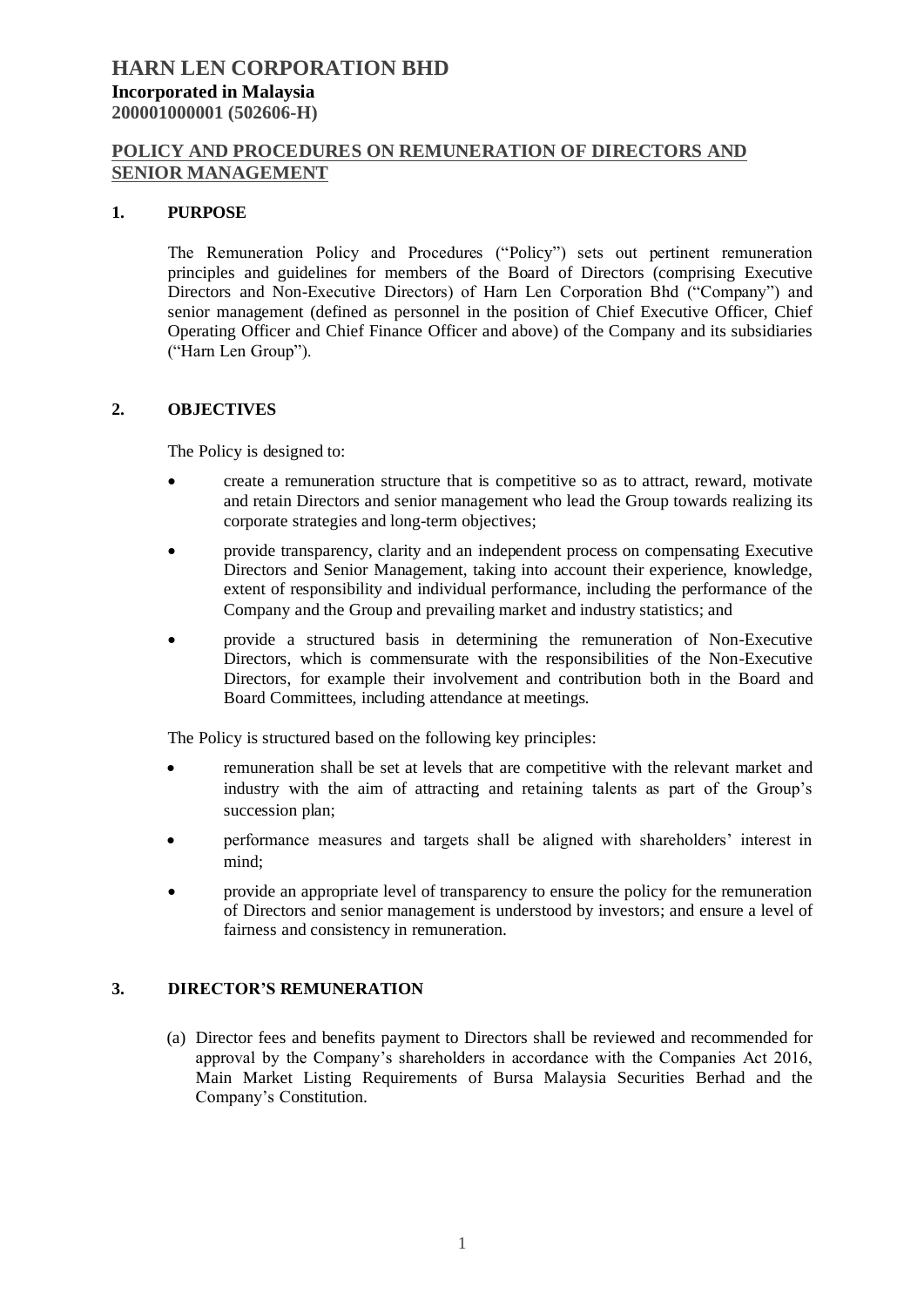# **HARN LEN CORPORATION BHD Incorporated in Malaysia 200001000001 (502606-H)**

- (b) The remuneration of Non-Executive Director ("NEDs") comprises fees and other allowances such as meeting attendance allowance, committee chairman/member allowance etc. The remuneration of an NEDs shall not be based on commission, the percentage of profits, or turnover. The quantum and structure of Directors' remuneration is reviewed by the Remuneration Committee which may recommend to the Board for an increase in their remuneration package, subject to final approval by the shareholders. The Directors shall abstain from deliberation and voting on their own remuneration at the Remuneration Committee and Board meetings.
- (c) Remuneration for Directors shall be reviewed annually. In conducting the review,
	- assistance of an independent professional advice may be sought to provide the latest development or information in respect of market and industry statistics on the remuneration of Directors. In considering adjustments to the Director fees and allowances, various factors are taken into account, including a review of market analysis on the subject matter. Market benchmarking shall take into account the size of the organization as well as complexity and extent of the responsibility assigned and work performed.
- (d) The remuneration for Independent Directors shall not conflict with their obligation in bringing objectivity and independent judgement.

#### **4. REMUNERATION OF EXECUTIVE DIRECTORS ("ED") AND SENIOR MANAGEMENT**

- 4.1 The ED and senior management shall be provided a letter of appointment, setting out the terms and conditions of engagement, responsibilities for the role and remuneration package.
- 4.2 The ED and senior management are paid a fixed remuneration, consisting of base salary, allowances and other benefits such as company car and fuel allowance, contribution to the Employees' Provident Fund, insurance and medical benefits.
- 4.3 The Group Managing Director decides on the remuneration of senior management based on their direct accountability and responsibility for the operational management, strategic direction and decision, as well as performance of the individual and financial performance of the Group.
- 4.4 The fixed remuneration is set based on relevant market relativities, performance, qualifications, experience and geographic location where the personnel is based. The salary levels and bonus payment for senior management shall take into account the nature of the role, performance of the business and the individual and market positioning. Salaries are normally reviewed annually and may be reviewed more frequently, where appropriate, for example following a substantial change in responsibilities.